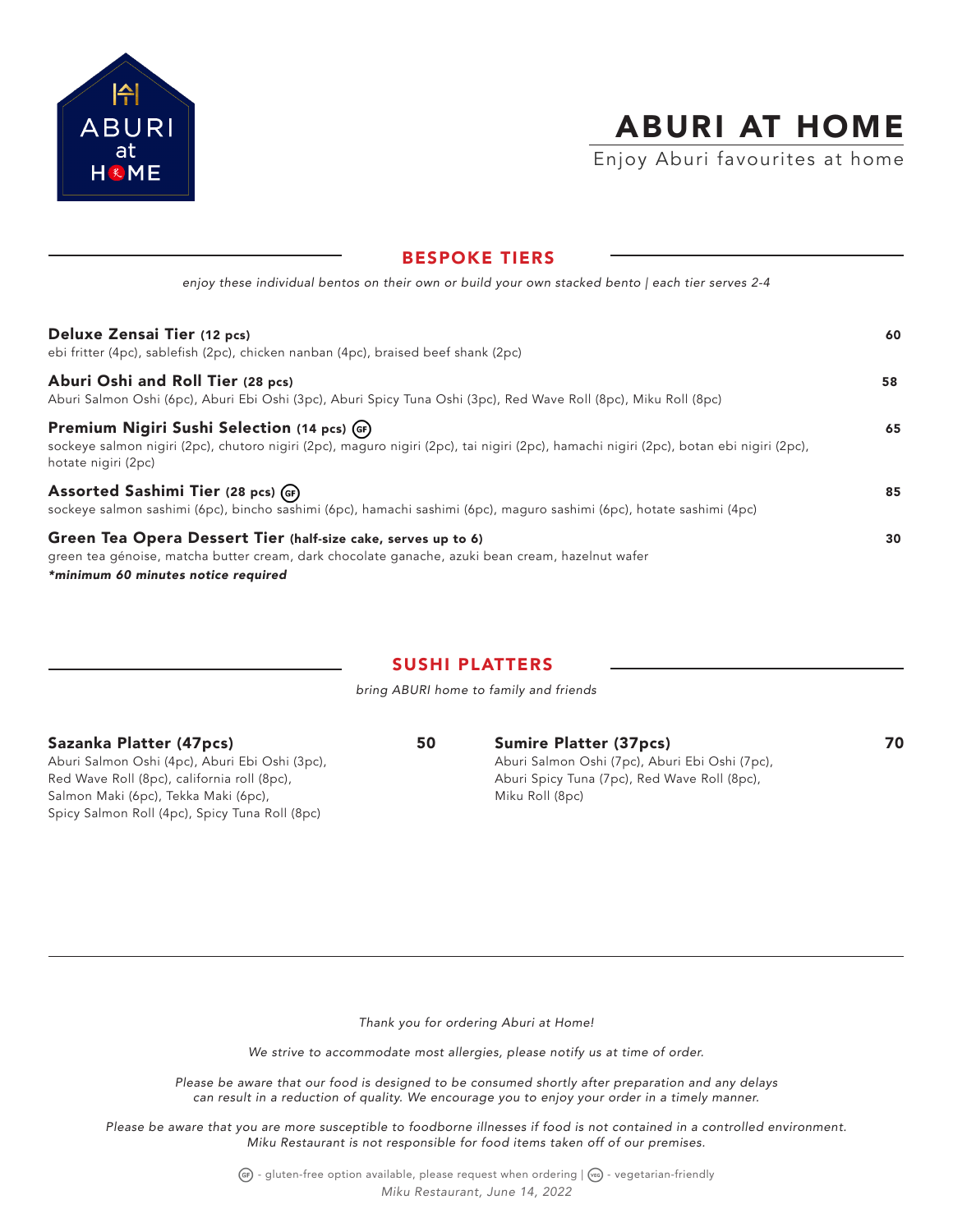# **DONBURI**

| Unagi Donburi<br>barbeque eel, pickled vegetables and unagi sauce,<br>served on steamed rice                                                                                                                                | 25 | Ikura Donburi<br>salmon roe served on sushi rice                                                           | 35 |
|-----------------------------------------------------------------------------------------------------------------------------------------------------------------------------------------------------------------------------|----|------------------------------------------------------------------------------------------------------------|----|
| <b>Bluefin Maguro Donburi</b><br>negitoro, akami served on sushi rice                                                                                                                                                       | 35 | Deluxe Kaisen Donburi<br>chef's daily sashimi feature served on sushi rice                                 | 40 |
| <b>Beef Shank Donburi</b><br>AAA beef shank, market vegetables, wasabi pickles,<br>served on steamed rice                                                                                                                   | 18 | Chicken Nanban Donburi<br>house made tartar sauce, market vegetables,<br>served on steamed rice (4 pieces) | 18 |
| Chirashi Tart<br>layers of sushi rice, spicy tuna, avocado,<br>sockeye salmon, Miku sauce, flame seared and<br>topped with prawn, scallop, maguro, tobiko and ikura.<br>available exclusively during lunch (11:30am-5:00pm) | 24 |                                                                                                            |    |

#### BENTO

| <b>Premium Bento</b> |  |
|----------------------|--|
|----------------------|--|

Sashimi chef's selection of featured sashimi (6pc)

#### Surf & Turf

Half Tail Lobster (1pc), AAA Sterling Silver Filet Mignon (3oz), seasonal vegetables

#### Sushi

Aburi Salmon Oshi (1pc), Aburi Ebi Oshi (1pc), Aburi Spicy Tuna Oshi (1pc), Hon Maguro Negitoro Maki (6pc), chef's selection of featured nigiri (3pc)

### Dessert, Green Tea Opera

green tea génoise, matcha butter cream, dark chocolate ganache, azuki bean cream, hazelnut wafer

### Miku Waterfront Bento 32

Aburi Salmon Oshi (2pc), Aburi Ebi Oshi (2pc), Aburi Spicy Tuna Oshi (1pc), Red Wave Roll (5pc), saikyo miso baked sablefish (1pc), pan seared scallop (1pc), ebi fritter (2pc), chicken nanban (2pc), seasonal vegetables

### Aburi Oshi & Beef Bento (F) 26

soy-braised beef (2pc), yukon potato purée, Aburi Salmon Oshi (2pc), Aburi Ebi Oshi (2pc), Aburi Saba Oshi (2pc), tofu salad, seasonal goma-ae, tsukemono, sautéed vegetables

| <b>SAILIUIL LUE SELVEU UIL SUSIIL LILE</b>                                                                 |    |
|------------------------------------------------------------------------------------------------------------|----|
| Deluxe Kaisen Donburi<br>chef's daily sashimi feature served on sushi rice                                 | 40 |
| Chicken Nanban Donburi<br>house made tartar sauce, market vegetables,<br>served on steamed rice (4 pieces) | 18 |

### SUSHI SETS

| <b>Traditional</b><br>a selection of nigiri and hosomaki, 13 pieces        | 24 |
|----------------------------------------------------------------------------|----|
| Premium (12pc)<br>traditional and Aburi nigiri, rolls, and oshi, 12 pieces | 29 |
| <b>Garden Select</b><br>garden roll, seasonal vegetable nigiri             | 18 |

and Aburi sushi, seasonal goma-ae, tofu salad



*Images displayed are for representation purpose only. Actual product may differ.*

 $GF - gluten-free option available, please request when ordering | (vs) - vegetation-friendly$ *Miku Restaurant, June 14, 2022*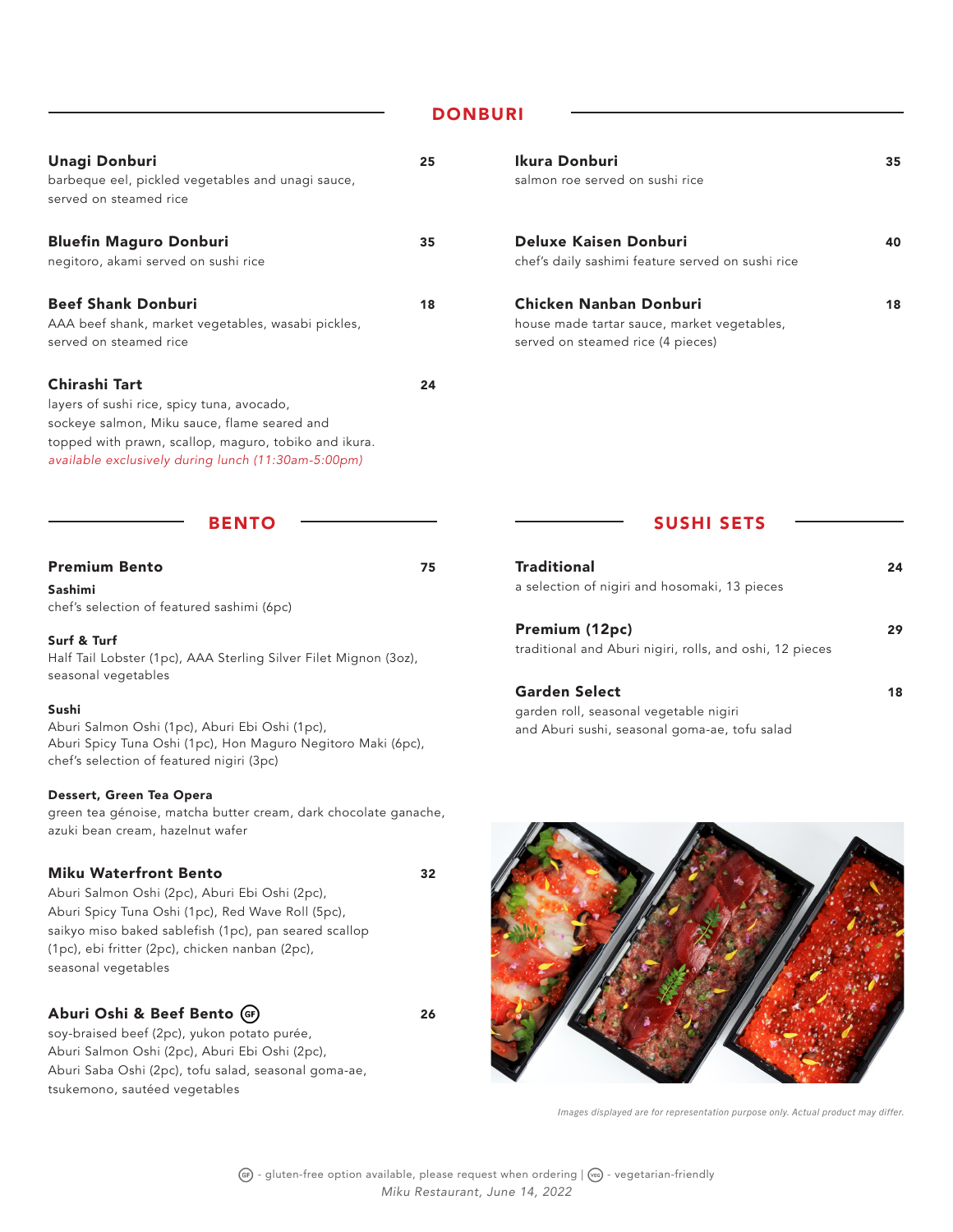| <b>ABURI OSHI SUSHI</b><br>our famous pressed and flame seared sushi, 6 pieces<br>we are proud to be the pioneers of Aburi sushi in Canada                                       |    |
|----------------------------------------------------------------------------------------------------------------------------------------------------------------------------------|----|
| Salmon Oshi Sushi (GF)<br>wild sockeye salmon, Miku sauce, jalapeño, black pepper                                                                                                | 16 |
| Ebi Oshi Sushi<br>cooked prawn, ume sauce, lime zest                                                                                                                             | 16 |
| Saba Oshi Sushi (GF)<br>house-cured mackerel, miso sauce                                                                                                                         | 16 |
| Oshi Sampler<br>two pieces each of salmon, ebi, and saba oshi                                                                                                                    | 16 |
| ZENSAI<br>appetizers                                                                                                                                                             |    |
| <b>Nutrigreens Farm Tofu Salad (VEG)</b><br>crumbled miso tofu, mixed baby greens, pickled<br>daikon and carrot, cucumber, tomato, crispy wonton,<br>umami soy vinaigrette       | 14 |
| Chicken Nanban<br>lightly fried and marinated in sweet and sour soy,<br>asian slaw, house made tartar sauce, 6 pieces                                                            | 13 |
| Ebi Fritters<br>white tiger prawns in herb-beer batter, sweet chili aioli,<br>chili powder, balsamic reduction                                                                   | 16 |
| Kaisen Soba Peperoncino<br>tiger prawns, squid, sweet pepper, shiitake mushrooms,<br>baby bok choy, jalapeno, wild baby arugula, chili garlic soy<br>choice of spicy / non-spicy | 24 |
| <b>Spicy Sesame Edamame (YEG)</b><br>chili garlic tamari soy, crispy shallots                                                                                                    | 6  |
| <b>Brussels Sprout Chips (YEG)</b><br>togarashi-lemon pepper salt                                                                                                                | 8  |
| Seasonal Goma-ae (GF)<br>(VEG)<br>sweet sesame soy                                                                                                                               | 8  |
| Steamed Edamame (GF)<br>(VEG)<br>kosher salt                                                                                                                                     | 5  |
| Miso Soup (GF)                                                                                                                                                                   | 3  |
| <b>Side Steamed Rice</b>                                                                                                                                                         | 3  |
| <b>HOSOMAKI</b><br>classic roll with 1-2 ingredients, 6 pieces                                                                                                                   |    |
| Salmon Maki (GF)                                                                                                                                                                 | 6  |
| Negitoro Maki (GF)                                                                                                                                                               | 6  |
| Red Tuna Maki (GF)                                                                                                                                                               | 6  |

Kappa Maki <sup>(cc)</sup> and the set of the set of the set of the set of the set of the set of the set of the set of the set of the set of the set of the set of the set of the set of the set of the set of the set of the set of th Avocado Maki <sup>(EG)</sup> 4

# SPECIALITY ROLLS

| our signature rolls, 8 pieces                                                                                                                               |                              |                       |
|-------------------------------------------------------------------------------------------------------------------------------------------------------------|------------------------------|-----------------------|
| Miku Roll<br>sockeye salmon, crab, cucumber, rolled in tobiko, Miku sauce                                                                                   |                              | 18                    |
| Red Wave Roll (GF)<br>prawn, avocado, red tuna, masatake sauce                                                                                              |                              | 16                    |
| Garden Roll (GF) (VEG)<br>avocado, red bell pepper, cucumber, shiso, wrapped with<br>pickled zucchini, moromi miso yellow pepper cucumber<br>salsa, chervil |                              | 14                    |
| <b>ROLLS</b><br>8 pieces                                                                                                                                    |                              |                       |
| <b>Spicy Salmon Roll</b><br>salmon, cucumber                                                                                                                |                              | 8                     |
| <b>Spicy Tuna Roll</b><br>tuna, cucumber                                                                                                                    |                              | 8                     |
| Real Crab California Roll (GF)<br>snow crab, avocado, tobiko                                                                                                |                              | 13                    |
| <b>Dynamite Roll</b><br>prawn tempura, crab, avocado, cucumber, tobiko                                                                                      |                              | 12                    |
| <b>Crunchy Scallop Roll</b><br>chopped scallop, cucumber, aonori tempura bits                                                                               |                              | 14                    |
| <b>NIGIRI / SASHIMI</b> (F)                                                                                                                                 | <b>NIGIRI</b><br><b>EACH</b> | <b>SASHIMI</b><br>6PC |
| <b>Bincho/Albacore</b>                                                                                                                                      | 3.5                          | 19.5                  |
| Sake/Sockeye Salmon                                                                                                                                         | 3.5                          | 19.5                  |
| <b>Maguro/Red Tuna</b>                                                                                                                                      | 5                            | 22                    |
| Hamachi/Yellowtail                                                                                                                                          | 4                            | 22                    |
| <b>King Salmon</b>                                                                                                                                          | 4.25                         | 23                    |
| Hotate/Hokkaido Scallop                                                                                                                                     | 4.25                         | 22.5                  |
| Ebi/Prawn                                                                                                                                                   | 3                            |                       |
| Unagi/BBQ Eel                                                                                                                                               | 6                            |                       |

Shiitake Mushroom/Red Pepper (%) 2.5

Avocado/Eggplant (%) 2.5

*For Aburi nigiri, add \$0.25*